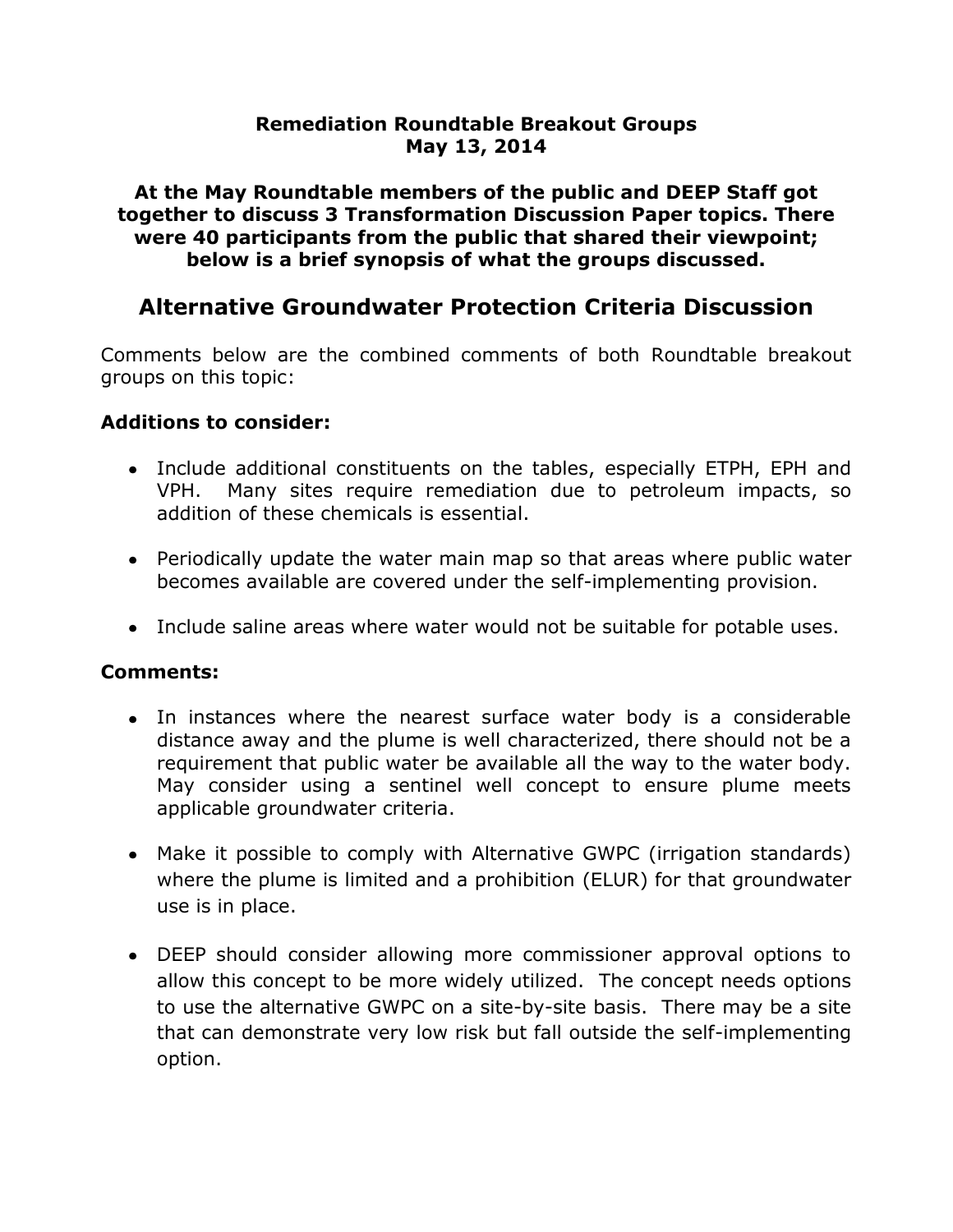- It would be good to have flexibility for use of PMC variances when the alternative GWPC option is used. Further thought should be given for when this could be done without compromising water quality, preferably through a self-implementing option.
- There should be some situations where bedrock plumes would not be excluded. For example:
	- o Where low-level petroleum plumes are present, which will attenuate much more quickly than a solvent plume.
	- o Where bedrock has been thoroughly investigated or where receptors are shown to not be present to some distance greater than 500 feet.
	- o May make the bedrock situations only for Commissioner's approval and not self-implementing
- DEEP's concern of someone installing a drinking water well and pulling contamination toward the well may be too conservative. If a plume is going to be registered, this concern is limited.

#### **Questions:**

- How would undeveloped properties be handled? Would the presence of deed restrictions or municipal ordinances be taken into account?
- How would the use of this variance be affected by industrial supply wells or remediation recovery wells?
- If limitations on development of properties or use of groundwater would need to be imposed in order to use this option, are there property owner or tenant issues that would need to be addressed?
- Is the map overly conservative? Without having the detail of the map's creation, it is difficult to determine if layer is appropriate. Aquifer potential area may be too conservative. Are all 50 foot thick coarse grained materials potential aquifers?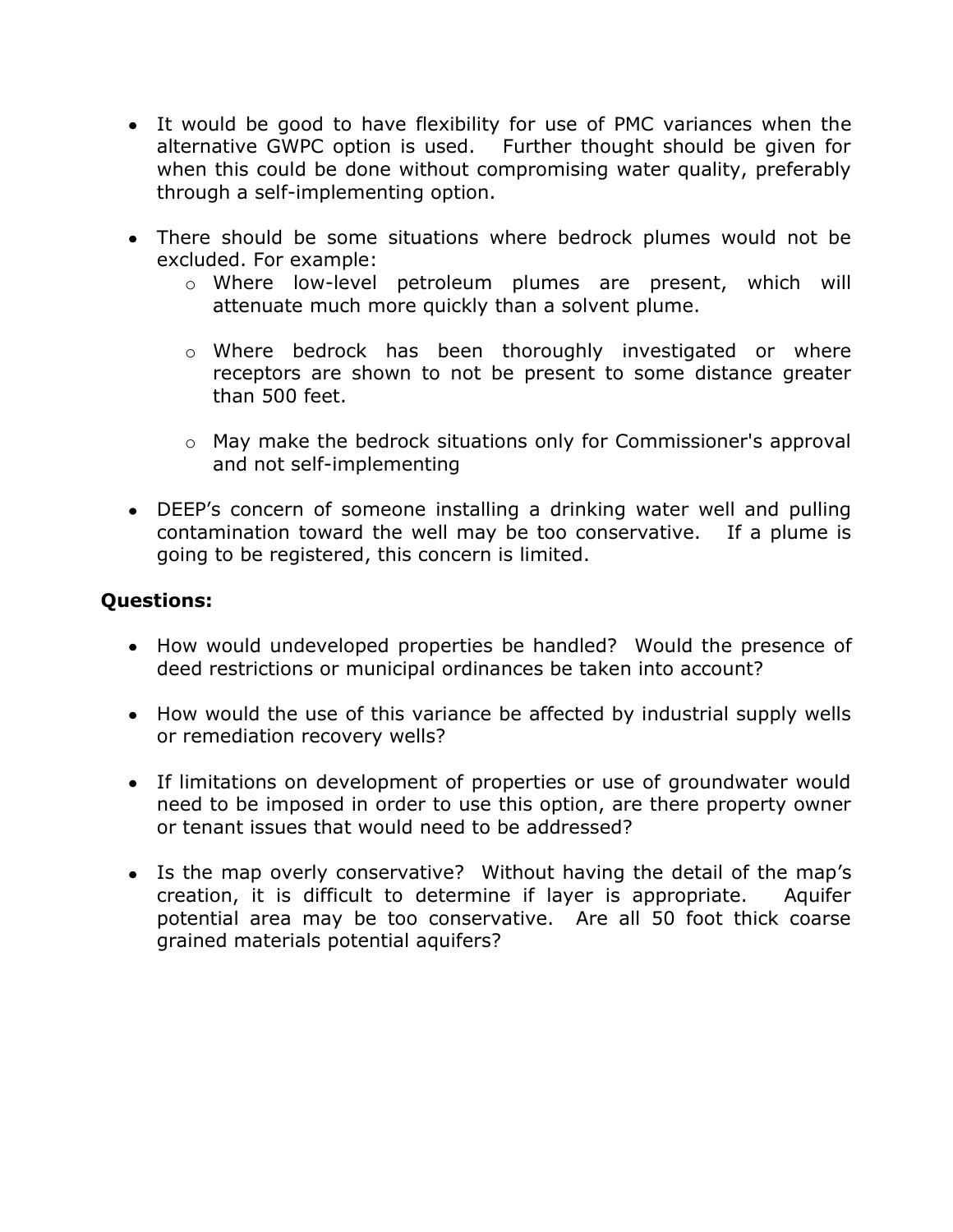# **Alternative Pollutant Mobility Criteria Discussion**

Comments below are the combined comments of both Roundtable breakout groups:

## **Additions to consider:**

- Establishing a range of organic percent of carbon for different soils located in CT – DEEP develops database for such values – needs to protective and reflective of real world sites
- Implementing alternative PMC concept via guidance documents prior to regulation development
- Use of default total carbon values

#### **Comments:**

- Make DEEP alternative options still available in addition to established models used for self-implementing option
- Self-implementation alternative PMC regulation needs to be flexible and adaptive over time
- Need to be careful with models such as the use of book values and site specific conditions – may need to establish a numerical range and if outside that range need commissioner approval
- Focus alternative PMC regulations on key parameters keep regulations simple
- Currently DEEP does not receive many requests for alternative PMC criteria
- Development and submittal of alternative PMC must be cost effective concern about costs to prepare a request.
- Important factors for consideration include depth to groundwater and amount of till for attenuation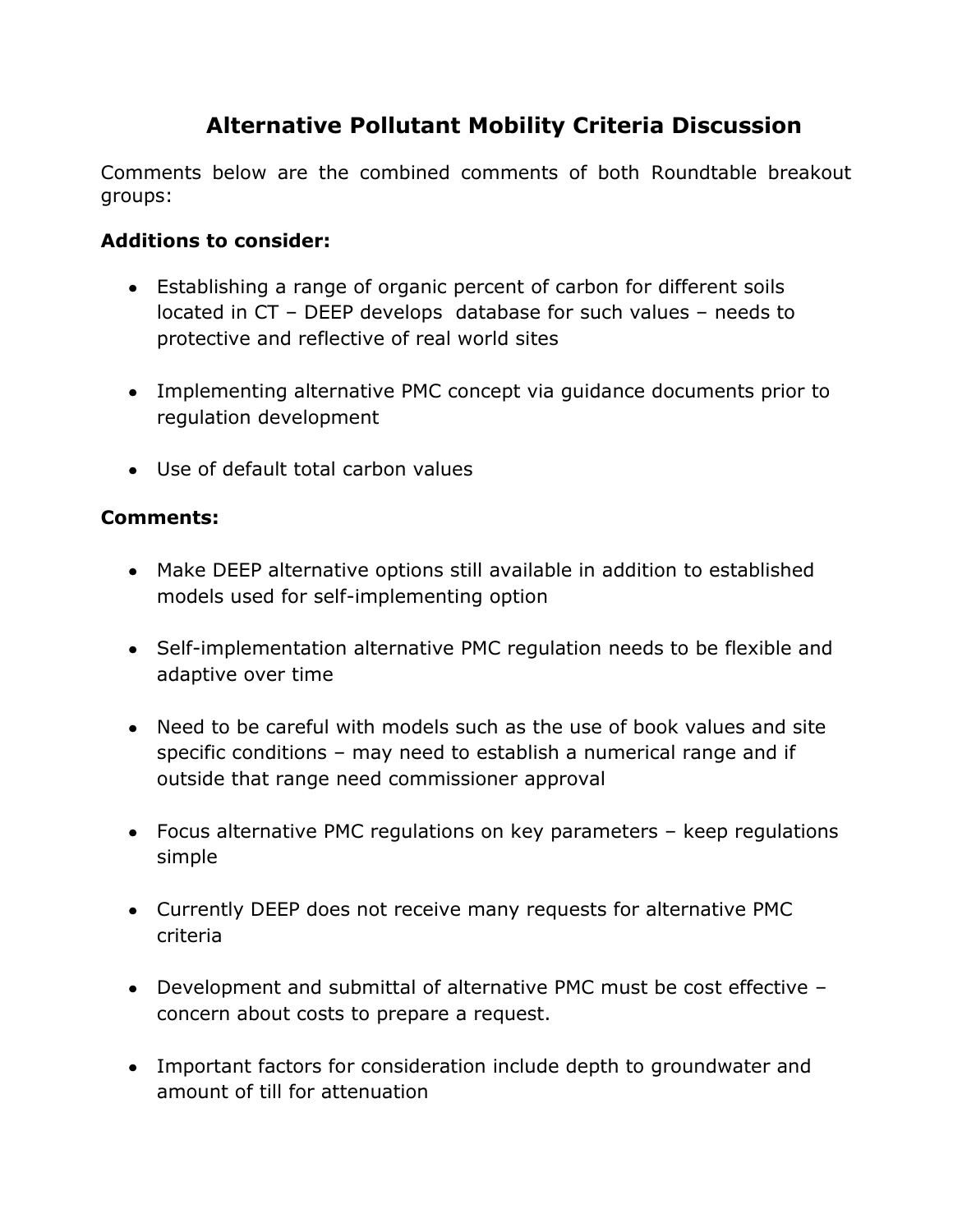- Number of samples necessary to support a request may drive up costs
- Alternative PMC is useful for sites that have no groundwater plume and PMC is above RSRs
- 80% rule does not seem to work in real world situations may need to change 80% rule – soil science is complex
- Site with ash layer with VOCs instead of looking at alternative PMC may want to consider leaching criteria
- PMC criteria may drive up remediation costs especially when there is no GW plume
- Review NJ, EPA and MA quidance documents for ideas in developing alternative PMC option
- Consider using information available through other states, such as NJ spreadsheets, for calculating alternative PMC
- MA spreadsheet utilized for Risk Based Corrective Action (RBCA) utilizes leaching factors
- Need to make sure it allows for unsaturated soil attenuation
- Simplify regulations to make sure they are usable
- How flexible can LEP be with usage of default numbers concerning percent of organic carbon?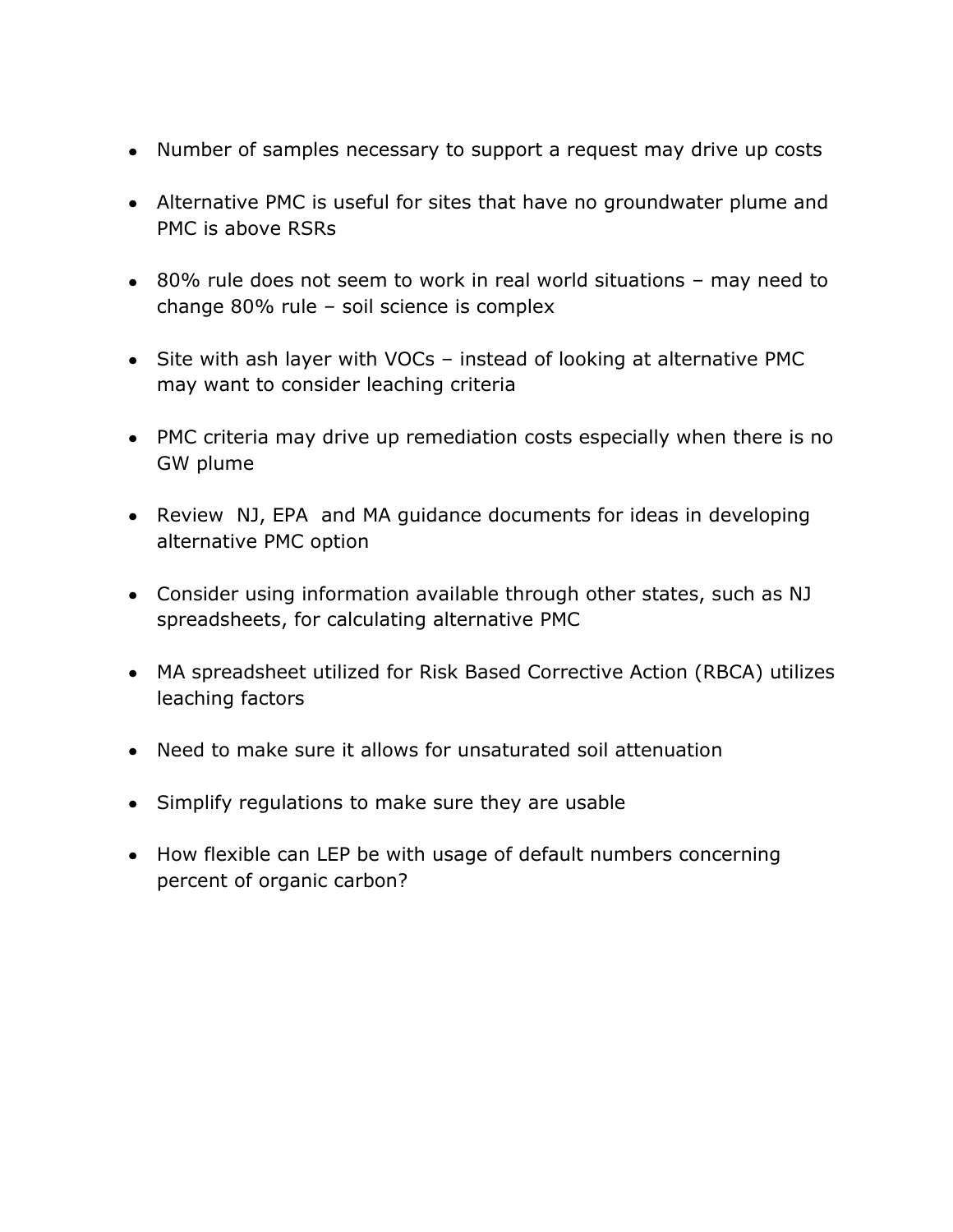# **Proposed Changes to RSRs Regarding Sediments**

Comments below are the combined comments of both Roundtable breakout groups:

#### **Additions to consider:**

- Look more at background and incremental risk
- Prefer guidance for self-implementing background as opposed to Commissioner approval
- If there is no release, then background should not require Commissioner approval
- Suggestion to look at ITRC Doc- framework (what is background, are criteria appropriate)- define what is sediment versus soil- what are resources of concern

#### **Comments:**

- Concern over how RSRs apply to "potential sediment" such as erodible soils
- Concern over how to implement bio-accumulating substances when they are in background results
- RSRs need to take into consideration Petrogenic (release-based) versus Pyrogenic (naturally occurring) origin of the substances
- If sediments are to be added to RSRs, then self-implementation is preferred to keep it simple
- Expecting most sites to be Commissioner approval under this concept
- Concern that self-implementing is not truly self-implementing
- Cost Benefit analysis of study versus remediation/ risks